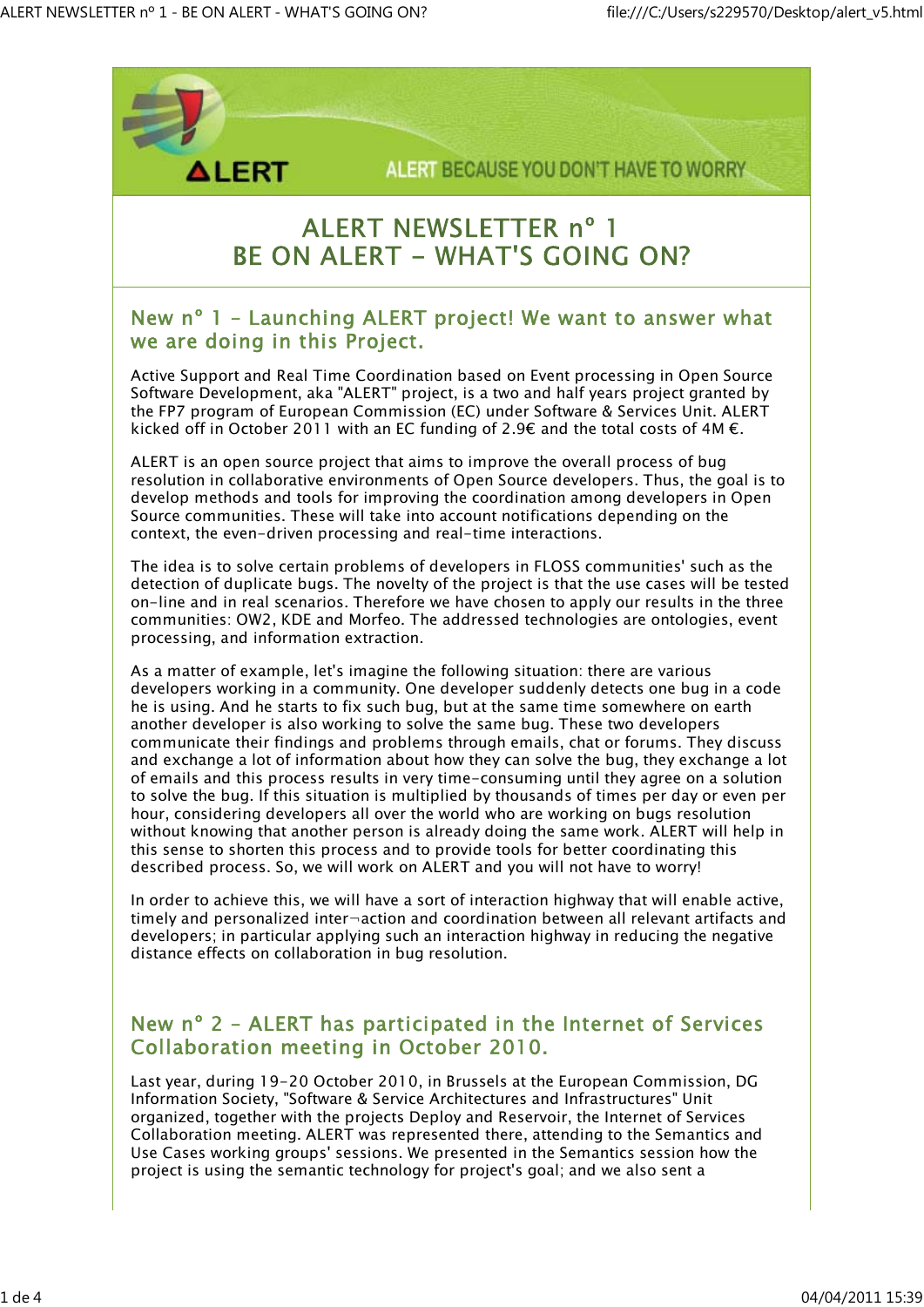presentation to the Use Cases working group in which the one of the project's use cases was detailed following the S-Cube methodology for use cases description. Besides one of our project members was the chair of the Best Practices in FLOSS session at the event. ALERT took this opportunity to set the ground floor to contribute to the Use Cases Working Group and to the Semantics Working Group. .

The objectives of the meeting were:

- To consolidate the collaboration activities among the projects in order to build an even stronger community; to include the newly started projects in Collaboration Working Groups,
- Give the newly starting projects the opportunity to understand key results of the already running projects/collaboration working groups in order to facilitate reuse of these results.
- Give the already running projects/collaboration working groups the opportunity to exploit their results better by finding synergies with the newly started projects,
- To achieve a better understanding of the results of the FP6 & FP7 projects in the "Internet of Services" area.

For more information: http://ec.europa.eu/information\_society/events/ssai/ios /index\_en.htm

## New nº 3 – ALERT Survey on bug resolution practices in FLOSS communities



What bug tracker system do you use in your projects? ALERT project has developed a survey to know how FLOSS communities manage bug resolution issues. The survey has been published November 26, 2010 until February 28, 2011. Target contributors from this survey were FLOSS communities such as KDE, Morfeo, OW2, Bugzilla and Mantis; that have widely contributed sending more than

350 answers.

The goal of this survey is to help us to identify the main aspects that can affect the quality and the efficiency in the bug resolution process. These aspects will be used to identify the project's use cases and thus have a more realistic view of problems that user have when working in FLOSS projects.

Within the ALERT's scope, one of the most important results obtained is the range of tools used to report bugs inside a community: Bug tracker (48%), Forums (21%), Email (25%), Customer Service (2%), Other (3%) and No idea (1%); other important.

Among the participants of this survey the project raffled two Tablets PC with Android 2.1!

# New nº 4 – Key ALERT requirements

As a preliminary step of building the architecture of the proposed solution by ALERT for solving the efficient management of bugs in FLOSS communities, the project has produced a list of key requirements to be satisfied.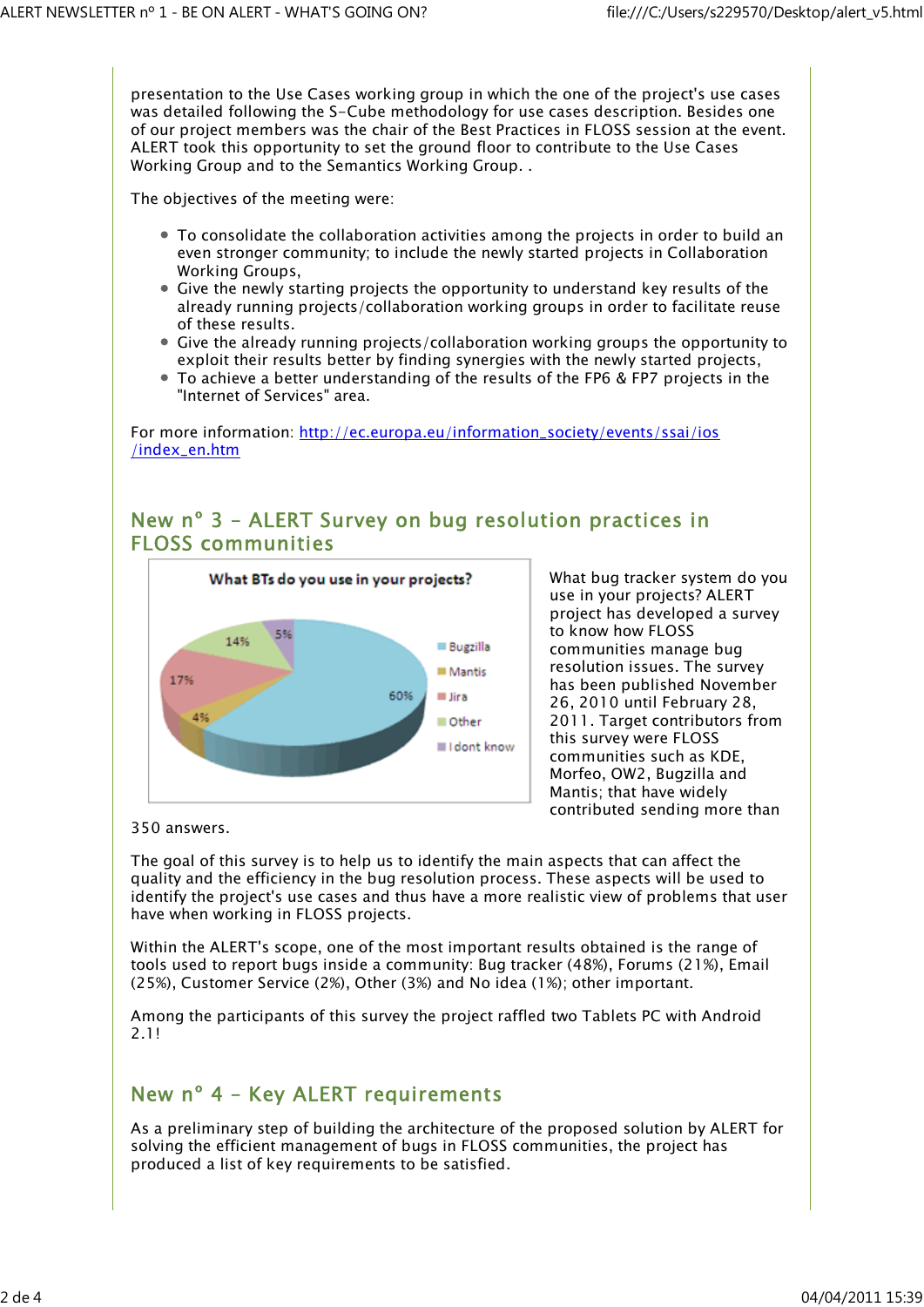The functional requirements try to go from dreaming to realizing.

The *dreaming*: Lots of ideas coming from researchers that are creative persons. Give them a topic and they will generate hundred of ideas. There was a brainstorming meeting in Karlsruhe at the beginning of the project where the project researchers expressed their concerns, experiences and ideas in relation to bug resolution issue: help for solving bugs, eradicate duplicates, help people work together, and it was not only about bugs, it was much more.

The *goaling*: Where we really want to go after a first step cleaning ideas, and adapt them so they are all understandable, we called the ideas requirements; those requirements were put in categories. So we did put all the requirements on the web, and ask for partners to vote for them. There were some debates and discussions, and we could finally keep a list of elected requirements.

During discussions (before and after the vote, online and around a table in another meeting), a few numbers of problems to resolve emerged: "Take ages to actually start working on a bug", "Losing time on duplicates" "Developers receive too many emails".

And for each problem, a few scenarios were defined to help solving it. And each scenario did satisfy several requirements.

The *realizing*: Where we really can go? While some partners started to write detailed scenarios, other partners started thinking how to make the software, and who would do it. This was the conceptual architecture, and this added a new problem: realism.

Now all is almost ready. We know what we want, and who will do it. The next and biggest step can start: Going from realizing to reality. .

## New nº 5 – ALERT in CSMR 2011

On March 1–4, 2011, ALERT project attended the 15th European Conference on Software Maintenance and Reengineering (CSMR) in Oldenburg, Germany. The project presented the paper "ALERT: Active support and reaL-time coordination based on Event pRocessing in open source software developmenT". It was written by Ljiljana Stojanovic (FZI), José Felipe Ortega, Santiago Dueñas and Luis Cañas Díaz (URJC).

The conference is the premier European conference on the theory and practice of maintenance, reengineering and evolution of software systems, promotes discussion and interaction among researchers and practitioners about the development of maintainable systems, and the evolution, migration and reengineering of existing ones. For more information please visit: http://www.se.uni-oldenburg.de/csmr2011

This is the abstract of the paper: ALERT is two and half year FP7 project started in October 2010. The overall goal of ALERT is to develop methods and tools that improve coordination in FLOSS development projects by maintaining awareness of community activities through real-time, personalized, context-aware notification. In this paper we summarize its objectives, the proposed way to achieve them and the expected contributions.

Keywords-component: FLOSS, event processing, knowledge extraction, software development, semantics.

## New nº 6 –ALERT blogs online

We want to announce our blog functionality. Visit it now at www.alert-project.eu! Our blog has the key and hot topics about Open Source. Take a look at the current topic, we invite you to make comments and actively participate!